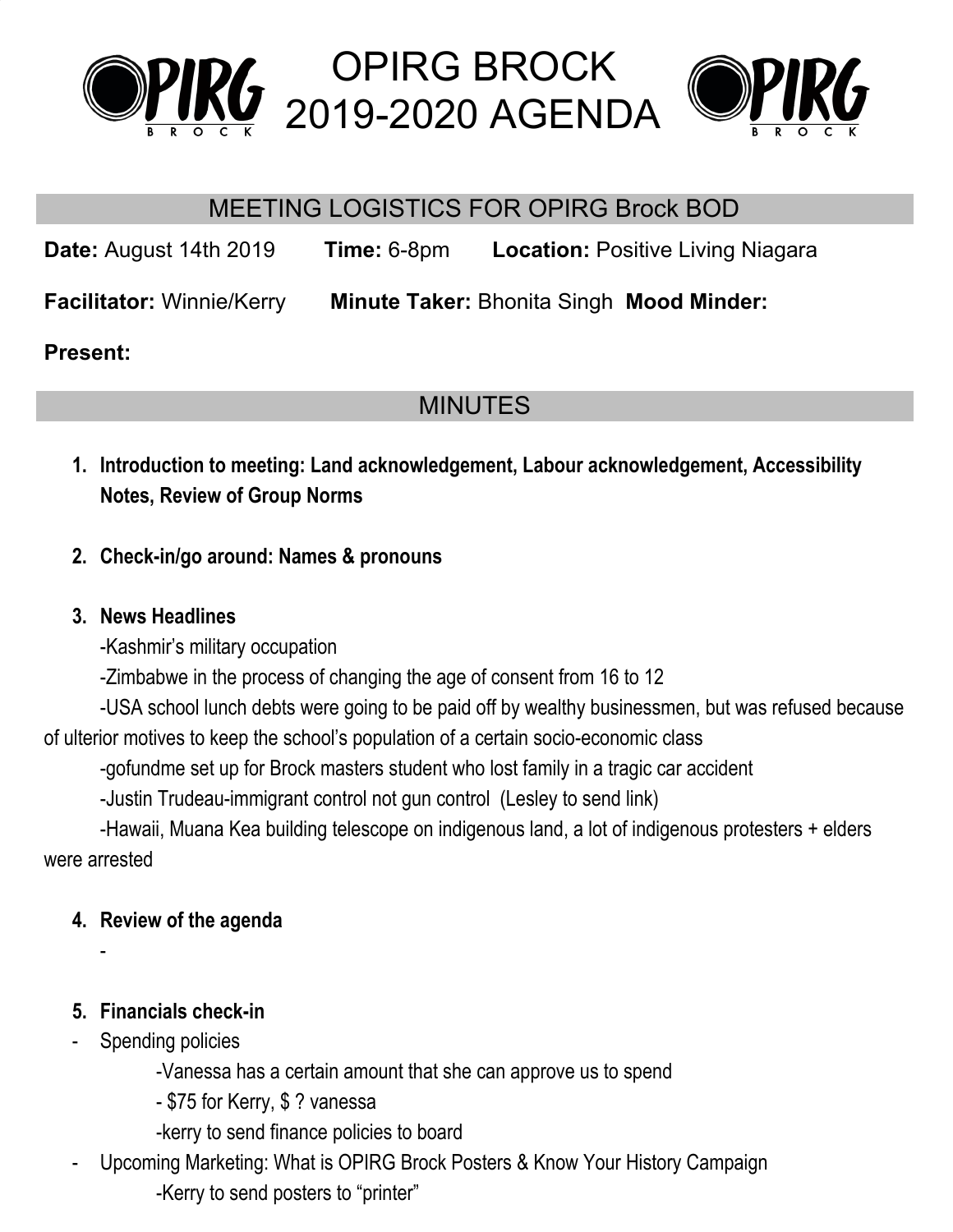

-KYHC-debunking problematic people that are often celebrated (sir isaac brock etc)

- Buttons (or stickers) -Laptop stickers (OPIRG Logo and one in partnership with SJC-top 5 authors) -Kerry to talk to michelle to find out costs of stickers -button supplies are \$140 (for 1000 button supplies)
- Handouts: What is OPIRG & Cool Places in St. Catharines/ Niagara
	- Kerry to send to "printer" or use personal \$75 budget
- **6. Email decisions summary**
- $N/A$
- **7. Approval of previous meeting's minutes**
- May 7, 2019
	- Approved by Bhonita, Lesley, Kecha, Winnie
	- Bukky:
- July 17, 2019
	- Approved by Bhonita, Lesley, Kecha, Winnie
	- Bukky:

*Reminder: Minutes need to be sent out to all Board and Staff to review following the meeting. Assuming they are reviewed and accurate, at the following meeting, the Minutes are approved and then signed by the President and Vice President, then posted online.*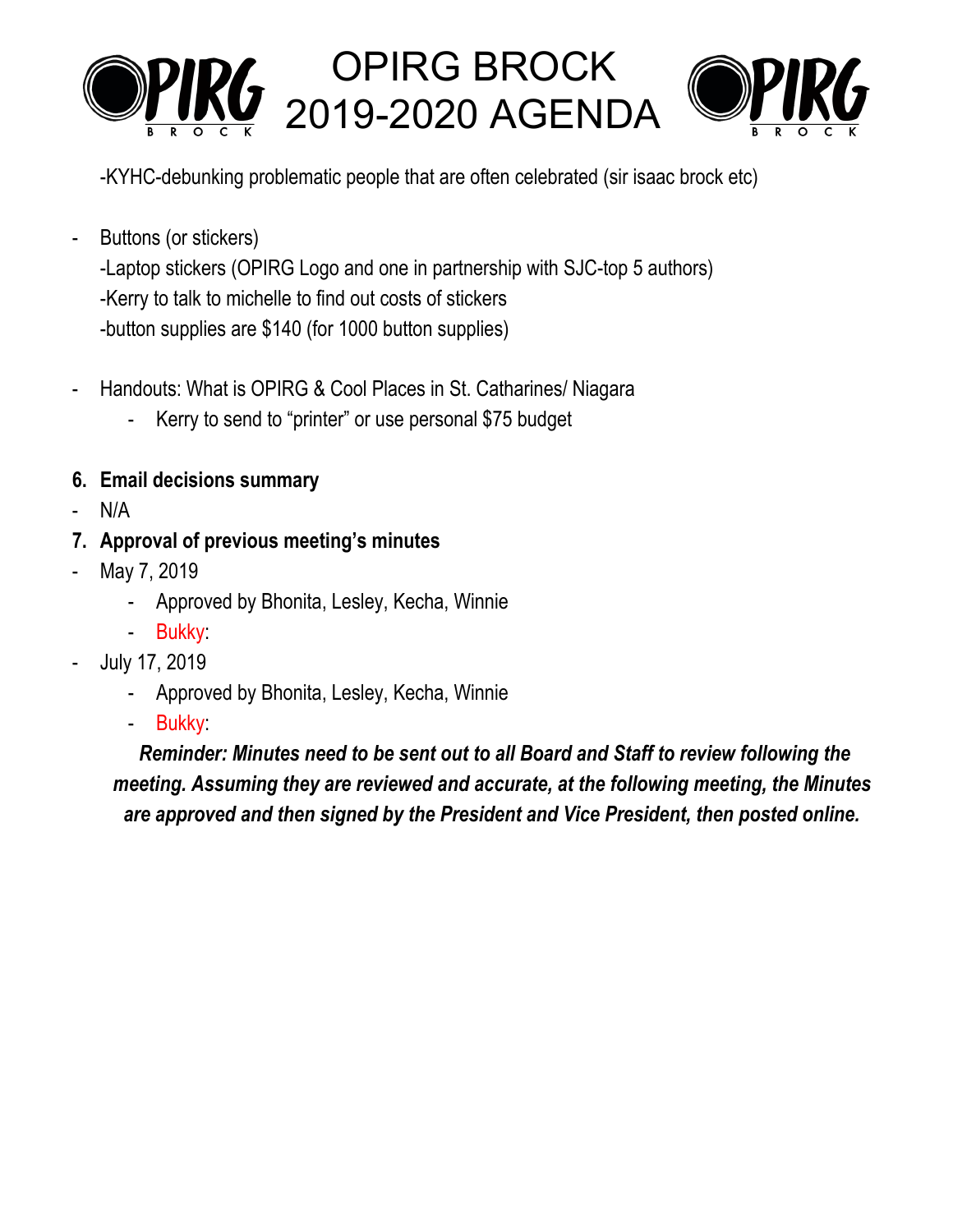



**8. Clearing of the air (\*\*Make sure the person is comfortable with it being included in the minutes)**

OPIRG BROCK

- **9. Community Opt-ins**
- Will provide list at the meeting
	- Kerry read Sarah Morningstar's Bio
	- Approved by: Bhonita, Lesley, Winnie, Kecha
	- Bukky:
	- Kerry to send acceptance email

## **10.Board reports**

- [Board Members provide report on work they have done since last public meeting, including any new connections/Partners/Supporters]

# **Bhonita:**

-checked board account email

## **Winnie:**

-Finance committee met

-Winnie+ Vanessa to coordinate access/ password for finance email (for e-transfers)

## **Lesley:**

-Recovering from Concussion

-had phone meeting with Kerry on Monday discussing orientation + DISorientation week (activities etc)

# **Kecha:**

-Focusing on revamping OPIRG website

# **Bukky**

-

# **11. Staff reports**

- **Kerry** 
	- [Staff provide report on work they have done since last public meeting, including any new connections/Partners/ Supporters]
	- Kerry to send constitution things to Kecha and Bhonita
	- Took a week off and wrote + posted letter for family in Welland facing deportation
	- emailed politicians, posted on social media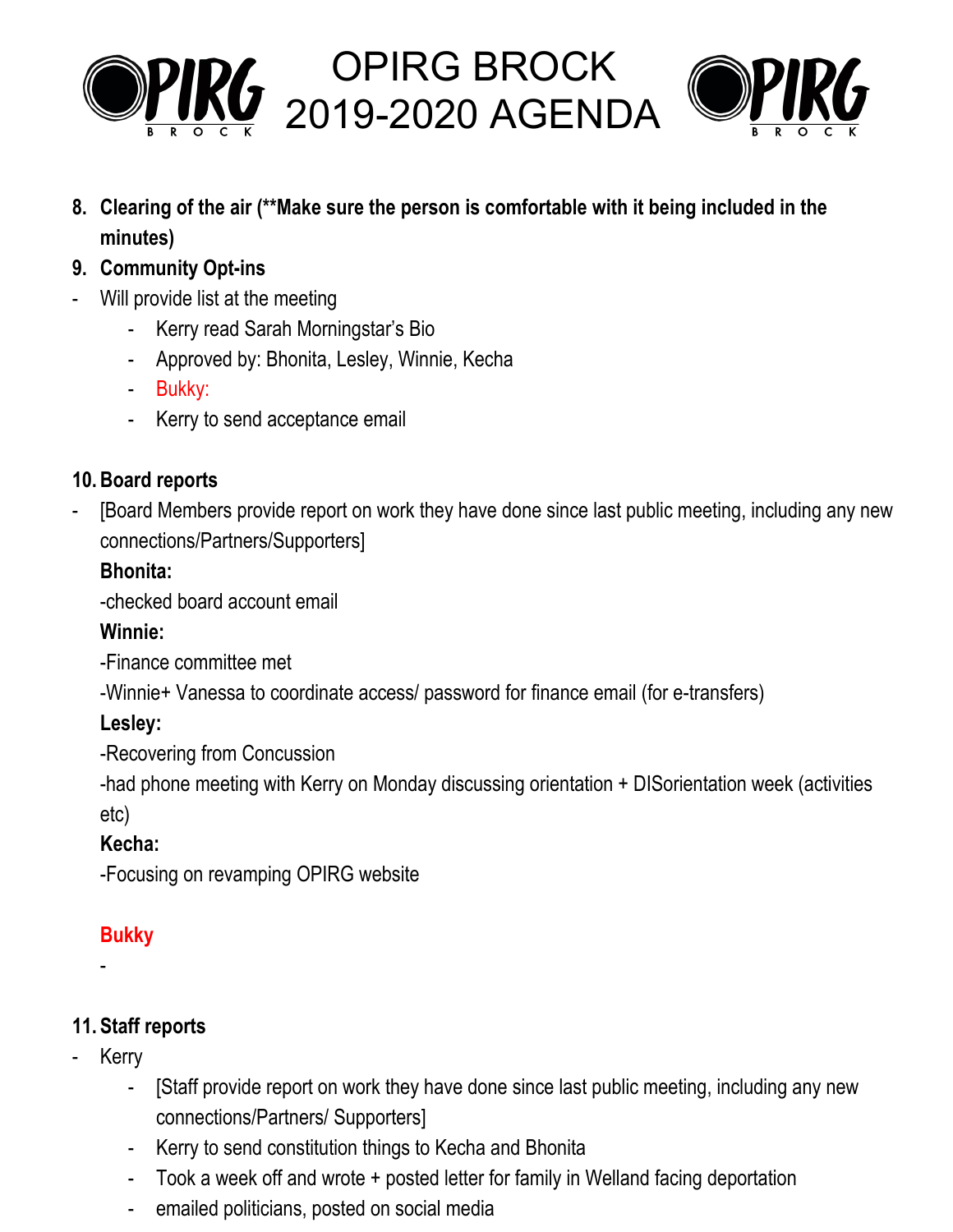



- prep for orientation/disorientation week
- updating promo materials
- working on new + growing partnerships
- attends finance committee (looking into community space via trillium grant, met with streetworks + positive living about this )
- built new template form for internal proposals
- updating google drive
- contacted phillip (wants to maintain general membership, but not board member application)

#### **12. Items brought forward**

- N/A
	- -

#### **13.New items**

- August events at the PAC
	- approached to cohost panel about Rafiki Movie , we declined due to costs and time constraints promoting through social media
	- free interactive disabilities performance event on august 24th + 25th
	- Kerry to send link to board
- Board applications
	- 2 potential positive living staff to apply
	- podcaster (good community person?)
- One day training and visioning with Provincial
	- Sunday Sept 15th (10-1pm, lunch 1-2pm, 2-5pm) we actually have a line in the budget for Board training Reimburse bus ticket for Lesley because training is mandatory
- Board meeting schedule for the fall
	- section 38 of the constitution states board has to meet every 2 weeks
	- one full board meeting each month and within 2 weeks of that meeting all committees have to meet

suggestion: set a standing date, for ex. 1st thursday of every month, 2nd tuesday every month etc for board meeting and doodle's for committee meetings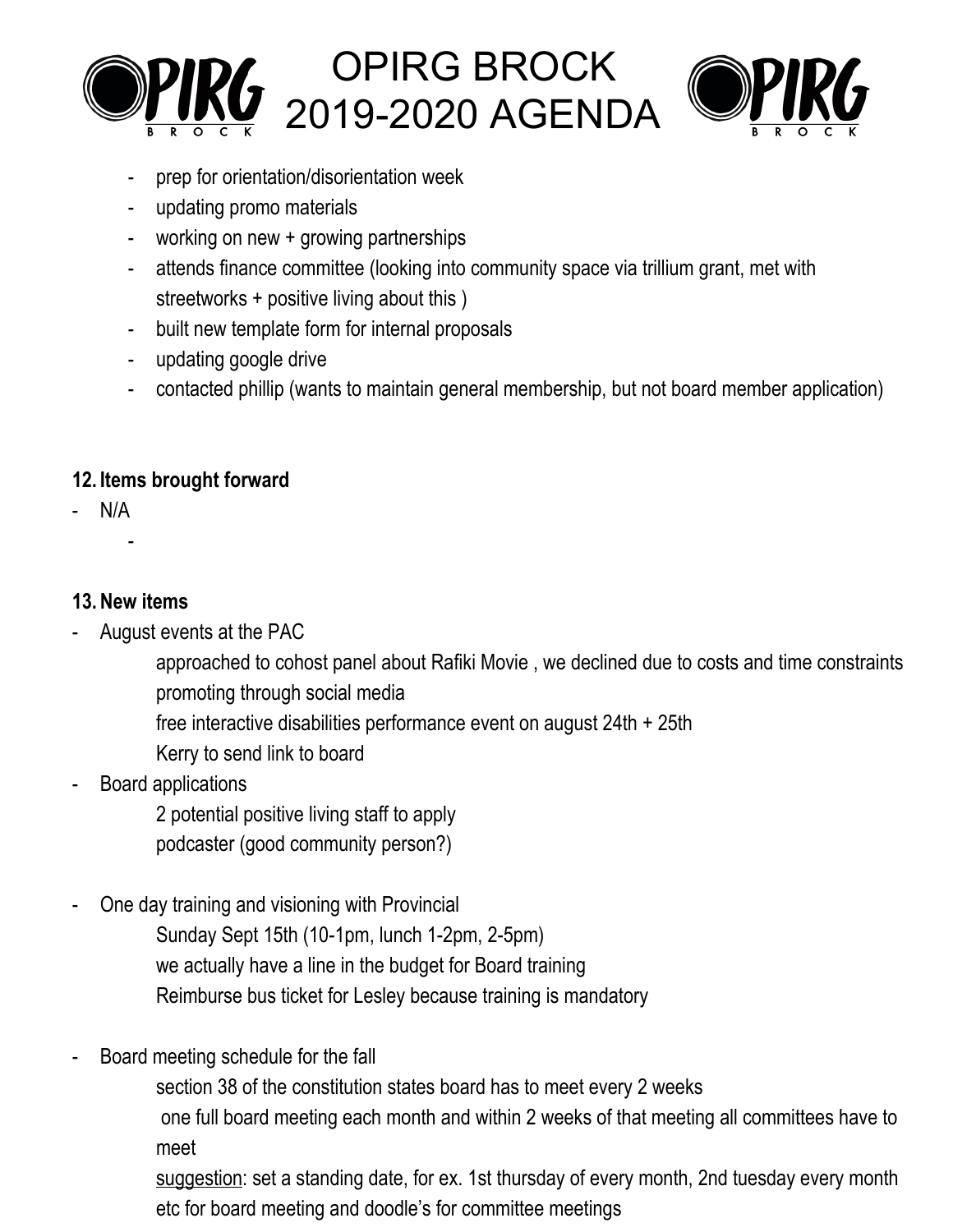

suggestion: Board meeting last week of the month (starting in September)

- Community Friends Discount Program with CFBU membership card for discounts to businesses going by sept 1st so that people will buy them during orientation week \$20, get one-pager with list of participating business CFBU has also been defunded decided that we keep proceeds from what we sell, CFBU keeps proceeds from what they sell -Name of program? send suggestions to Kerry **Proposal**: \$20 membership + card , \$10 membership only, \$20 card only. Both have to give emails so they will get OPIRG newsletters Approved: Bhonita, Kecha, Lesley, Winnie Bukky:

when paying for someone else's membership its only for the membership not card current members get card for free for first year people making donations over \$20 get card "for free" **Kerry** to email board all this info sell 100 membership cards, we make \$2000 **Kerry** to send to "printer" friday morning after editing the one pager upcoming proposal for printing posters and cards etc Advertise to Skyzone Possibly with Sitel (Bhonita to contact Sitel) because it is right beside skyzone

DisOrientation Guide

Curtis Carmichael reduced price: \$2500 (QA + movie), \$3000 (keynote + movie), \$4500 for everything

HRE possibly paying for entire event , so far committed to \$500

BUSU \$ ?

Goodman \$\_\_\_\_?

PACRID \$ ?

OPIRG's commitment should be between \$500-\$1000 (including food costs, posters, event, etc)

If HRE says no, do we do the event? cancel? do one of the options?

Monday event: 2 harm reduction trainings are already approved/booked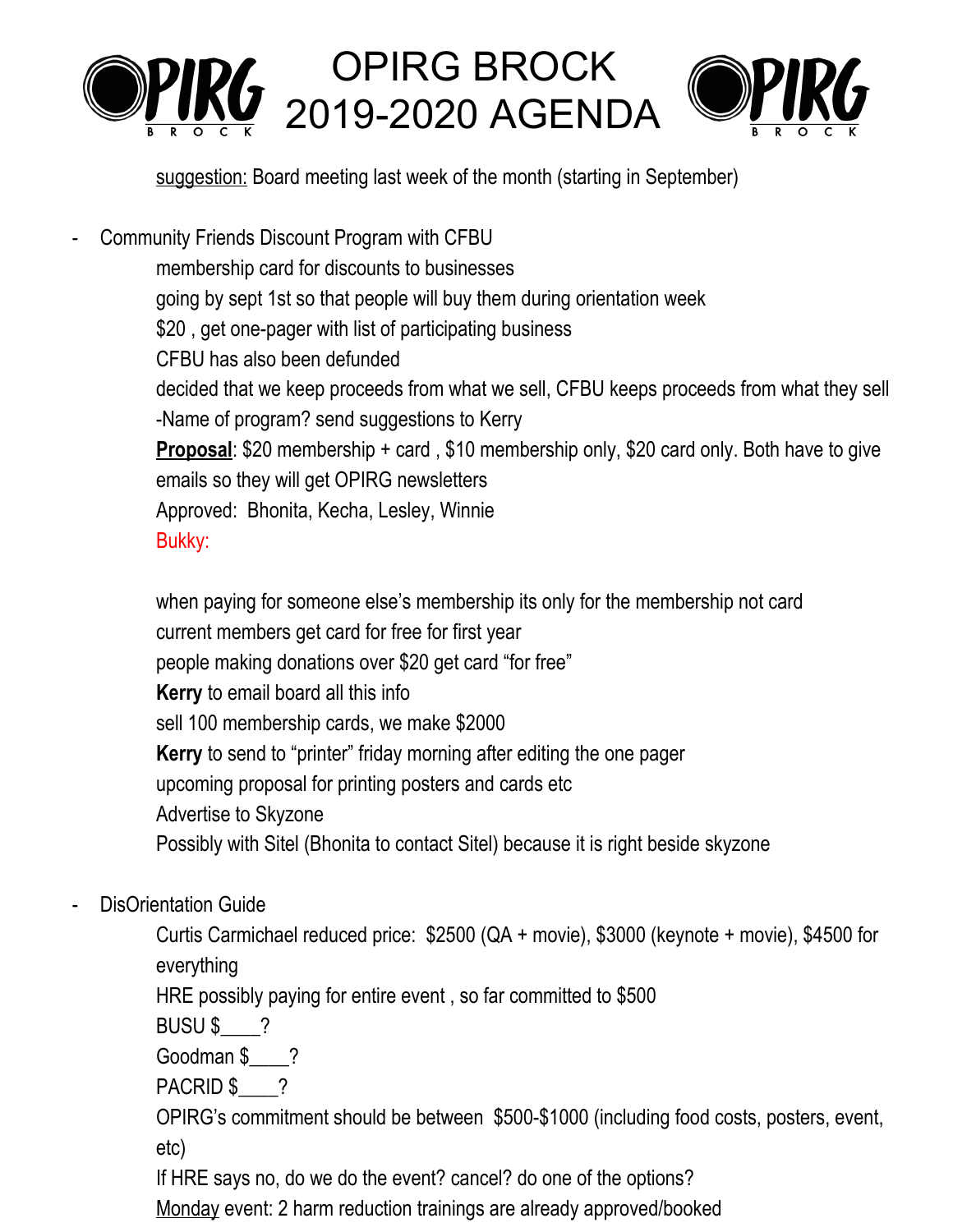

# OPIRG BROCK 2019-2020 AGENDA



Tuesday: Curtis Carmichael event (need space to hold event)

Wednesday: Social reproduction Justice meeting

Thursday: Take back the night (no organizing committee because it is only one person,

counteracts a lot of OPIRG politics, theme is trafficking but there is no sex workers, racialized voices, intersectional feminist perspectives etc)

**Decision**: Keep monday and wednesday events and keep tuesday event only if HRE is paying and not go forward with the "DISorientation" title

**Orientation Week** 

**SEPT 1st**- 7 volunteers total (either shift) in order to secure tables at vendor fair for both days

- have to fill out forms online by August 22
- Kerry to send out form for volunteer "sign up" for the move in day event

-two free stores in september (split inventory in half)

-coat drive in november (call to arrange pick up, at marilyn?)

-ongoing facebook event for free store donations

- Financial Survival Plan
	- plan sent through email
- Placement students
	- updates can be obtained from kerry, Lesley or Bukky
- Film Partnerships with the PAC/ NAC
	- The filmhouse (located in PAC) is run by Niagara Artist Centre (NAC)

suggestion: Monthly LGBTQ+ movie screening

suggestion: Bi-monthly social justice film

both will be long standing queer/social justive event in the city

# **14.Next Meeting**

**-** [LIST ITEMS THAT WERE NOT ADDRESSED AT THIS MEETING]

## **Financial Decisions Summary:**

[LIST ALL FINANCIAL DECISIONS COMMITTED TO THROUGHOUT THE MEETING]